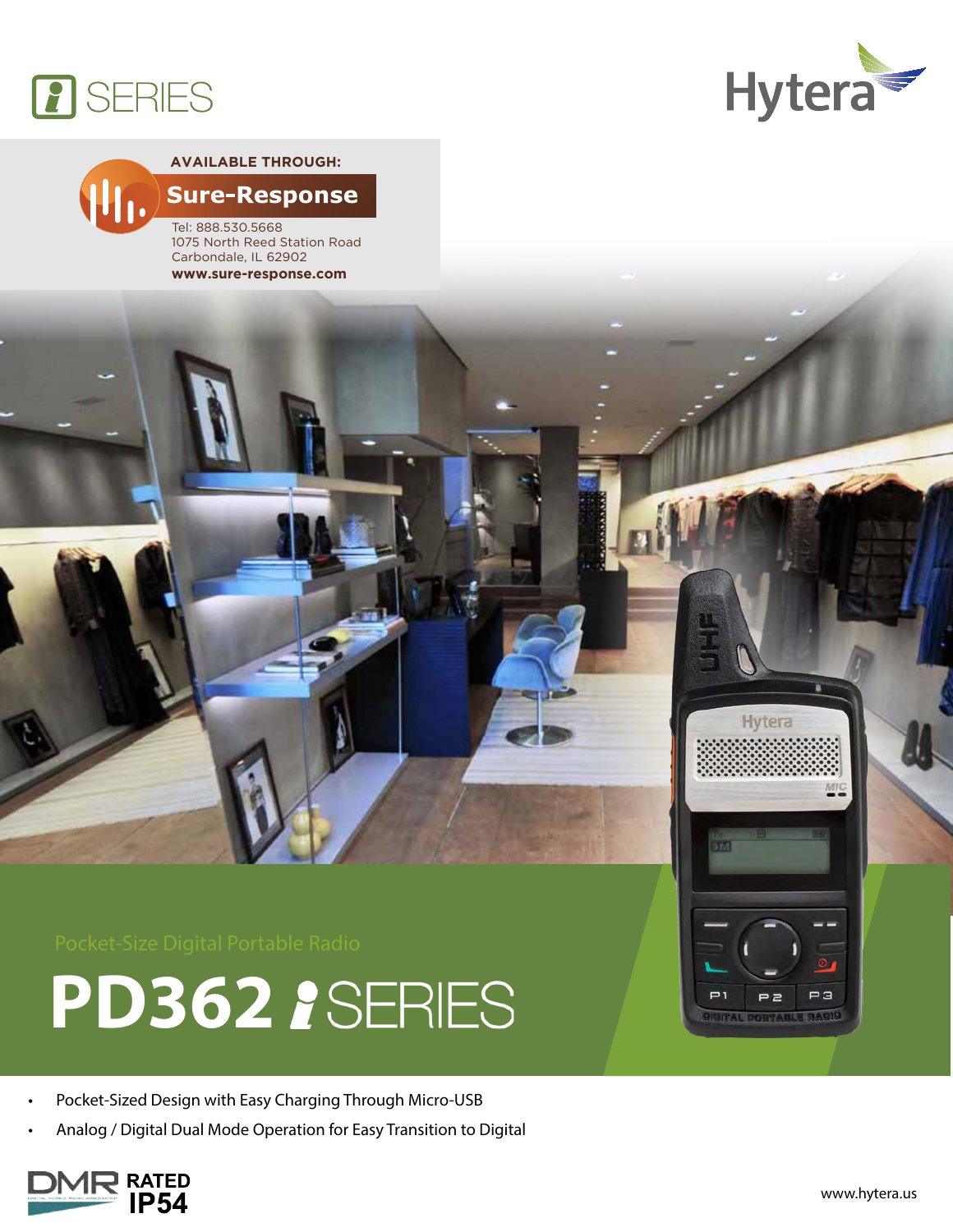



The Hytera PD362i is an open-standard DMR radio capable of providing quality voice communication in a small pocket-sized design approved to IP54 and MIL-STD 810 testing. The 2000 mAh long lasting battery yields approximately 12 hours under a 5-5-90 duty cycle in digital mode. This is the ideal radio solution for small organizations looking for a cost-effective way to migrate to clear digital communication.

**Available through:**



Tel: 888.530.5668 1075 North Reed Station Road | Carbondale, IL 62902 **www.sure-response.com**

# Applications

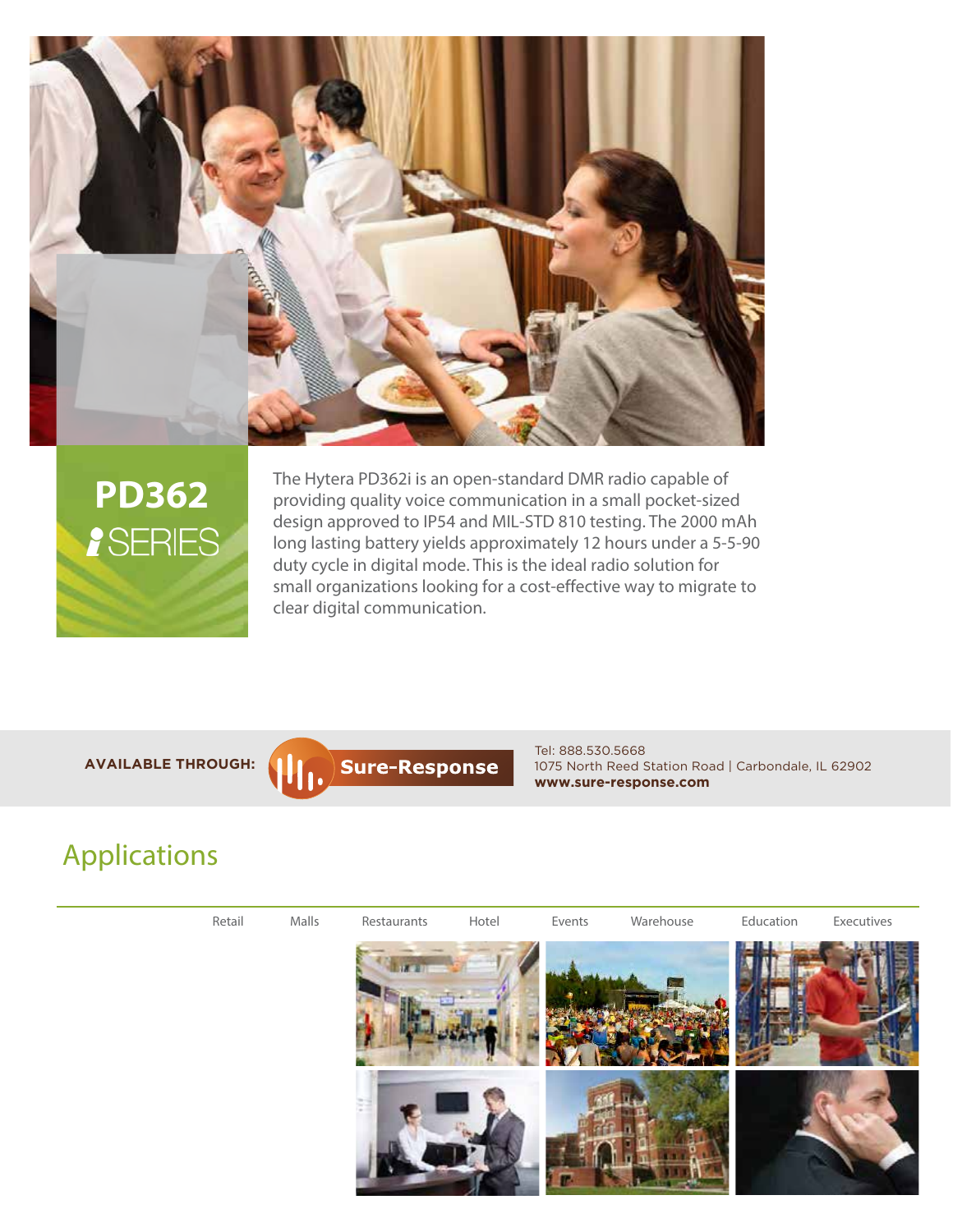# Product Features

#### Pocket Size Design

The monochrome display allows good visibility even under extremely strong light. The compact antenna design and light weight PC & Metal frame design. The PD362i is 4.84 x 2.17 x 0.91 inches weighing 5.64oz.

**Micro USB Port** 

The Micro USB port allows you to use a standard USB to Micro USB to charge the radio

### **Compact Antenna**

The creative and compact antenna design makes the PD362i sleek and gives it a cellular phone feel

#### • Monochrome Display

Two line display with monochrome color and supports messaging with up to 64 characters.

#### Dual Mode: Analog & Digital •

Dual mode (analog & digital) operation ensures a smooth analog to digital migration.

**Scan** 

Capable of scanning of pure analog voice and signaling, pure Digital voice and data.

### **Mixed Mode RX**

Allows the radio to monitor both analogue and digital calls on a single frequency.

#### Versatile Voice Calls

The intelligent signaling supports various voice call types, including Private Call, Group Call , and All Call.

### Various Analog Signaling Types

Various analog signaling types various squelch control types (CTCSS / CDCSS), thus providing higher function expansion capacity to the analog world.

#### • Additional Features

Voice Calls - Private, Group Call and ALL CALL Pre-programmed text messages Pseudo Trunk operation & Basic Encryption (via license) Remote Monitor, Radio enable / disable and Priority Interrupt (via license) Radio Registration Service (RRS) Emergency Call Roaming

Optional

• Wireless Charging Wireless charging (requires new battery cover and wireless charging dock)

## **Accessories**

for ease of use

#### Included

- **Li-Ion Battery**
- Micro-USB Power Adapter
- Antenna (attached) **Belt Clip**
- **Nylon Strap**
- 



See website for full list **EHS16**<br>See website for full list **EHS16** Wireless Charging Kit POA113



CH<sub>10</sub>L<sub>20</sub>



Tel: 888.530.5668



Programming Cable (Micro USB / USB Port) PC69



Earset C-Type In-line Speaker / MIC





1075 North Reed Station Road | Carbondale, IL 62902 **www.sure-response.com**